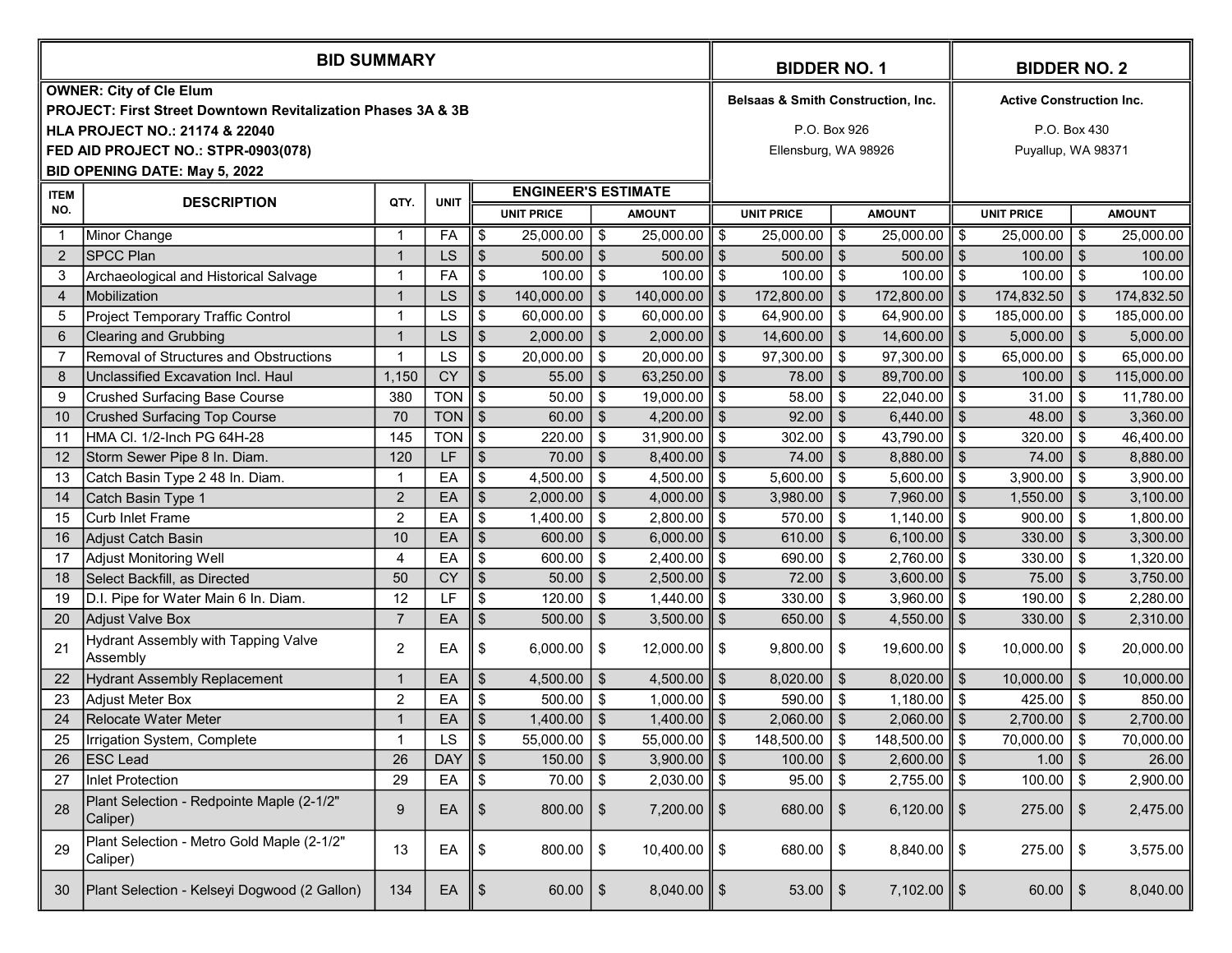| <b>BID SUMMARY</b>                                                                                                                                     |                                                                            |                |                 |                           |                              |                                                                       |                                      | <b>BIDDER NO. 1</b> |                   |                |                           |                         | <b>BIDDER NO. 2</b>   |                |               |  |  |  |  |
|--------------------------------------------------------------------------------------------------------------------------------------------------------|----------------------------------------------------------------------------|----------------|-----------------|---------------------------|------------------------------|-----------------------------------------------------------------------|--------------------------------------|---------------------|-------------------|----------------|---------------------------|-------------------------|-----------------------|----------------|---------------|--|--|--|--|
| <b>OWNER: City of Cle Elum</b><br><b>PROJECT: First Street Downtown Revitalization Phases 3A &amp; 3B</b><br><b>HLA PROJECT NO.: 21174 &amp; 22040</b> | Belsaas & Smith Construction, Inc.<br>P.O. Box 926<br>Ellensburg, WA 98926 |                |                 |                           |                              | <b>Active Construction Inc.</b><br>P.O. Box 430<br>Puyallup, WA 98371 |                                      |                     |                   |                |                           |                         |                       |                |               |  |  |  |  |
| FED AID PROJECT NO.: STPR-0903(078)<br>BID OPENING DATE: May 5, 2022                                                                                   |                                                                            |                |                 |                           |                              |                                                                       |                                      |                     |                   |                |                           |                         |                       |                |               |  |  |  |  |
| <b>ENGINEER'S ESTIMATE</b><br><b>ITEM</b>                                                                                                              |                                                                            |                |                 |                           |                              |                                                                       |                                      |                     |                   |                |                           |                         |                       |                |               |  |  |  |  |
| NO.                                                                                                                                                    | <b>DESCRIPTION</b>                                                         | QTY.           | <b>UNIT</b>     |                           | <b>UNIT PRICE</b>            |                                                                       | <b>AMOUNT</b>                        |                     | <b>UNIT PRICE</b> |                | <b>AMOUNT</b>             |                         | <b>UNIT PRICE</b>     |                | <b>AMOUNT</b> |  |  |  |  |
| 31                                                                                                                                                     | Plant Selection - Dwarf Mugo Pine (2 Gallon)                               | 26             | EA              | \$                        | 65.00 $\frac{1}{3}$          |                                                                       | $1,690.00$   \$                      |                     | 64.00             | -\$            | $1,664.00$ $\parallel$ \$ |                         | 60.00                 | -\$            | 1,560.00      |  |  |  |  |
| 32                                                                                                                                                     | Plant Selection - Black Eyed Susan (1 Gallon)                              | 386            | EA              | -\$                       | 30.00                        | \$                                                                    | 11,580.00 $\parallel$ \$             |                     | 42.00             | \$             | $16,212.00$   \$          |                         | 28.00                 | \$             | 10,808.00     |  |  |  |  |
| 33                                                                                                                                                     | Plant Selection - Woods Compact Kinnikinnick<br>(1 Gallon)                 | 606            | EA              | \$                        | 35.00                        | -\$                                                                   | $21,210.00$   \$                     |                     | 42.00             | -\$            | $25,452.00$   \$          |                         | 28.00                 | -\$            | 16,968.00     |  |  |  |  |
| 34                                                                                                                                                     | Plant Selection - Golden Nugget Barberry (2<br>Gallon)                     | 92             | EA              | -\$                       | 60.00                        | -\$                                                                   | $5,520.00$   \$                      |                     | 53.00             | \$             | $4,876.00$ $\parallel$ \$ |                         | 60.00                 | \$             | 5,520.00      |  |  |  |  |
| 35                                                                                                                                                     | Plant Selection - Flower Carpet Pink Rose (2<br>Gallon)                    | 58             | EA              | \$                        | 60.00                        | -\$                                                                   | $3,480.00$   \$                      |                     | 53.00             | -\$            | $3,074.00$   \$           |                         | 60.00                 | -\$            | 3,480.00      |  |  |  |  |
| 36                                                                                                                                                     | Plant Selection - Sun Rose Burgundy Dazzler<br>$(1$ Gallon)                | 146            | EA              | \$                        | 35.00                        | \$                                                                    | $5,110.00$   \$                      |                     | 46.00             | \$             | 6,716.00 $\parallel$ \$   |                         | 28.00                 | \$             | 4,088.00      |  |  |  |  |
| 37                                                                                                                                                     | Plant Selection - Moonbeam Coreopsis (1<br>Gallon)                         | 195            | EA              | \$                        | 35.00                        | \$                                                                    | $6,825.00$   \$                      |                     | 42.00             | \$             | $8,190.00$   \$           |                         | 28.00                 | -\$            | 5,460.00      |  |  |  |  |
| 38                                                                                                                                                     | <b>Topsoil Type A</b>                                                      | 235            | CY              | \$                        | $80.00$   \$                 |                                                                       | $18,800.00$   \$                     |                     | 74.00             | $\mathfrak{S}$ | 17,390.00                 | \$                      | 69.00                 | $\frac{1}{3}$  | 16,215.00     |  |  |  |  |
| 39                                                                                                                                                     | Subgrade Topsoil                                                           | 390            | <b>CY</b>       | \$                        | 80.00                        | \$                                                                    | $31,200.00$   \$                     |                     | 58.00             | \$             | 22,620.00                 | \$                      | 69.00                 | \$             | 26,910.00     |  |  |  |  |
| 40                                                                                                                                                     | Root Barrier                                                               | 1,105          | LF              | \$                        | 30.00                        | \$                                                                    | 33,150.00                            | ll \$               | 17.00             | $\mathfrak{L}$ | 18,785.00                 | $\mathfrak{L}$          | 17.00                 | $\mathfrak{L}$ | 18,785.00     |  |  |  |  |
| 41                                                                                                                                                     | Root Path                                                                  | 840            | LF              | \$                        | 50.00                        | \$                                                                    | 42,000.00 $\parallel$ \$             |                     | 14.00             | \$             | 11,760.00                 | \$                      | 23.00                 | \$             | 19,320.00     |  |  |  |  |
| 42                                                                                                                                                     | <b>Basalt Rock Mulch</b>                                                   | 40             | <b>CY</b>       | \$                        | 125.00                       | $\frac{1}{3}$                                                         | 5,000.00                             | ll \$               | 165.00            | $\mathfrak{L}$ | 6,600.00                  | $\mathcal{S}$           | 115.00                | $\frac{1}{3}$  | 4,600.00      |  |  |  |  |
| 43                                                                                                                                                     | Plant Establishment                                                        |                | FA              | \$                        | 4,000.00                     | -\$                                                                   | 4,000.00                             | \$                  | 4,000.00          | \$             | 4,000.00                  | \$                      | 4,000.00              | -\$            | 4,000.00      |  |  |  |  |
| 44                                                                                                                                                     | Cement Conc. Traffic Curb and Gutter                                       | 1,400          | LF              | $\mathfrak{S}$            | 45.00                        | -\$                                                                   | 63,000.00 $\parallel$ \$             |                     | 55.00             | $\mathfrak{L}$ | 77,000.00                 | $\sqrt[6]{\frac{1}{2}}$ | 63.00                 | $\sqrt[6]{3}$  | 88,200.00     |  |  |  |  |
| 45                                                                                                                                                     | Bench                                                                      | 4              | EA              | \$                        | 3,500.00                     | -\$                                                                   | 14,000.00                            | \$                  | 2,400.00          | \$             | 9,600.00                  | \$                      | 3,300.00              | \$             | 13,200.00     |  |  |  |  |
| 46                                                                                                                                                     | <b>Trash Receptacle</b>                                                    | $\overline{2}$ | EA              | $\boldsymbol{\mathsf{S}}$ | $3,500.00$   \$              |                                                                       | 7,000.00                             | ll \$               | 1,600.00          | \$             | 3,200.00                  | $\mathfrak{L}$          | 2,100.00              | \$             | 4,200.00      |  |  |  |  |
| 47                                                                                                                                                     | <b>Bike Rack</b>                                                           | 6              | EA              | \$                        | 1,500.00                     | 1 \$                                                                  | 9,000.00                             | ∣\$                 | 1,500.00          | \$             | 9,000.00                  | \$                      | 2,700.00              | -\$            | 16,200.00     |  |  |  |  |
| 48                                                                                                                                                     | Monument Relocation                                                        | 1              | FA              | \$<br>¢                   | $2,500.00$   \$              |                                                                       | $2,500.00$ \$                        |                     | 2,500.00          | $\frac{1}{2}$  | 2,500.00                  | $\sqrt[6]{3}$           | 2,500.00              | l \$           | 2,500.00      |  |  |  |  |
| 49                                                                                                                                                     | Banner Pole and Foundation                                                 | $\mathbf{1}$   | LS              |                           | $25,000.00$   \$             |                                                                       | $25,000.00$ \$                       |                     | $14,400.00$ \ \$  |                | $14,400.00$ \$            |                         | $25,000.00$ \$        |                | 25,000.00     |  |  |  |  |
| 50<br>51                                                                                                                                               | Cement Conc. Sidewalk 6-Inch Thick<br>Cement Conc. Sidewalk 4-Inch Thick   | 280<br>195     | <b>SY</b><br>SY | -\$                       | $90.00$   \$<br>$80.00$   \$ |                                                                       | $25,200.00$   \$<br>$15,600.00$   \$ |                     | 112.00<br>97.00   | \$<br>-\$      | 31,360.00<br>18,915.00    | \$                      | $99.00$   \$<br>88.00 | - \$           | 27,720.00     |  |  |  |  |
|                                                                                                                                                        |                                                                            |                |                 | \$                        |                              |                                                                       |                                      |                     |                   |                |                           | \$                      |                       |                | 17,160.00     |  |  |  |  |
| 52                                                                                                                                                     | Cement Conc. Sidewalk 4-Inch Thick<br>Patterned                            | 2,075          | SY              | ll \$                     | $85.00$   \$                 |                                                                       | $176,375.00 \parallel$ \$            |                     | 181.00            | -\$            | $375,575.00$   \$         |                         | $177.00$   \$         |                | 367,275.00    |  |  |  |  |
| 53                                                                                                                                                     | Cement Conc. Curb Ramp                                                     | 12             | EA              | \$                        | $2,000.00$   \$              |                                                                       | $24,000.00$   \$                     |                     | 2,780.00          | -\$            | $33,360.00$   \$          |                         | $3,200.00$   \$       |                | 38,400.00     |  |  |  |  |
| 54                                                                                                                                                     | Tree Lighting System, Complete                                             | $\mathbf{1}$   | <b>LS</b>       |                           | $125,000.00$ \ \$            |                                                                       | $125,000.00$   \$                    |                     | 133,400.00        | \$             | 133,400.00                | \$                      | $175,000.00$   \$     |                | 175,000.00    |  |  |  |  |
| 55                                                                                                                                                     | Spare Conduit 1 In. Diam. (Speaker Wire)                                   | 435            | LF              | \$                        | $6.00$   \$                  |                                                                       | $2,610.00$   \$                      |                     | 14.00             | \$             | 6,090.00                  | \$                      | $3.70$   \$           |                | 1,609.50      |  |  |  |  |
| 56                                                                                                                                                     | Conduit Installation (PSE Illumination)                                    | 1,210          | LF              | \$                        | $24.00$   \$                 |                                                                       | $29,040.00$   \$                     |                     | 27.00             | $\mathfrak{S}$ | $32,670.00$   \$          |                         | $17.00$   \$          |                | 20,570.00     |  |  |  |  |
| 57                                                                                                                                                     | <b>Furnished Conduit Installation (PSE Power)</b>                          | 710            | LF              | \$                        | $24.00$   \$                 |                                                                       | 17,040.00 $\parallel$ \$             |                     | $18.00$   \$      |                | 12,780.00 $\parallel$ \$  |                         | $7.00$   \$           |                | 4,970.00      |  |  |  |  |